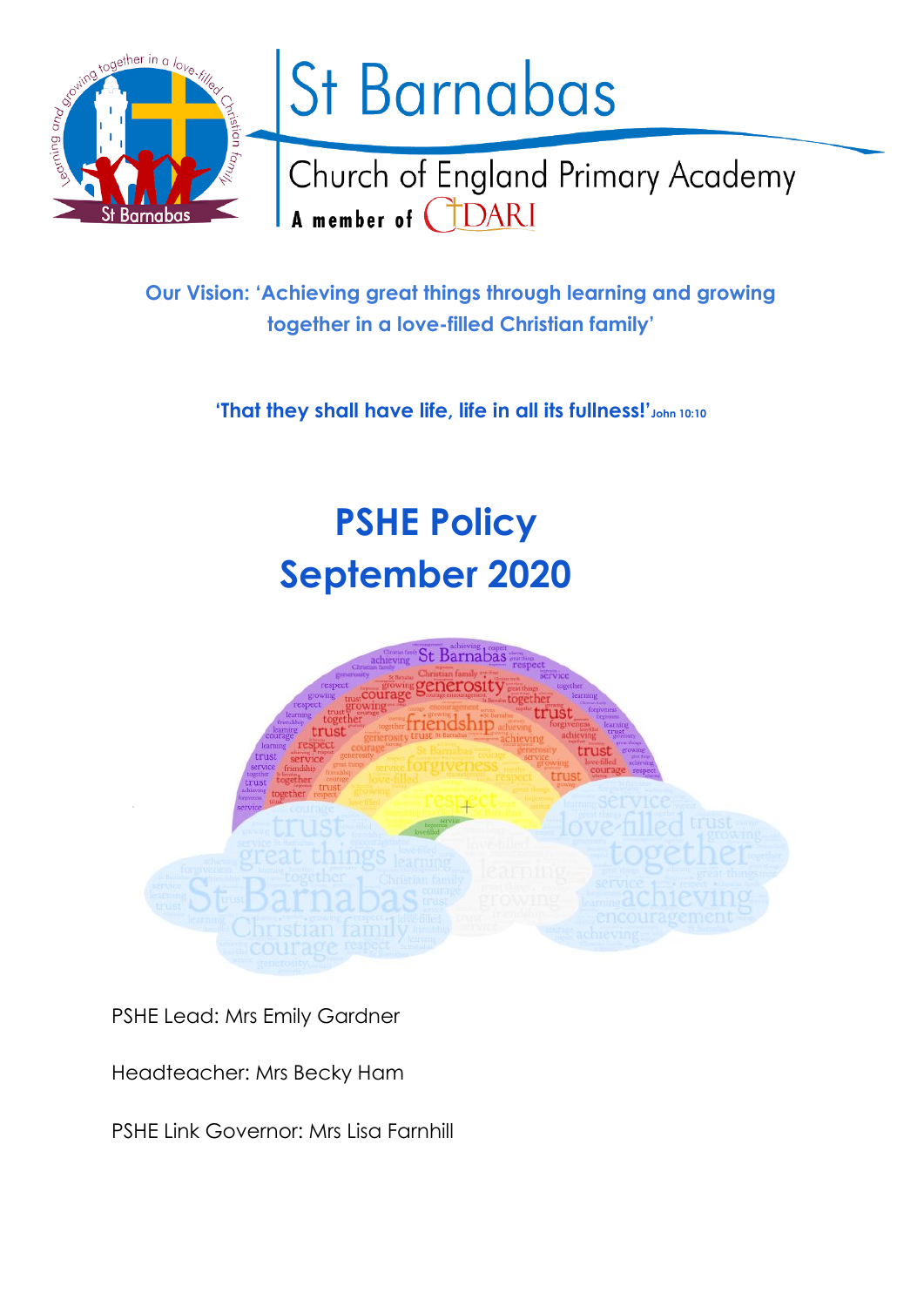# **Rationale**

At St Barnabas, PSHE (Personal, Social, Health and Economic Education) is a planned programme of learning where the children acquire the knowledge, understanding and skills they need to keep themselves healthy and safe.

PSHE provides the children with the building blocks in order for them to develop healthy, respectful relationships, focusing on family and friendships, in all contexts, including online. This sits alongside the essential understanding of how to be healthy.

As part of our whole school approach, PSHE develops the qualities and attributes that children need to manage opportunities, challenges and responsibilities as they grow up, enabling them to thrive as individuals, family members and members of society.

By teaching pupils to stay safe and healthy, and by building self-esteem, resilience and empathy, our effective PSHE programme enables staff to tackle barriers to learning and raise aspirations for our pupils.

# **Aims**

At St Barnabas, it is our intent to provide all children with a broad and balanced curriculum that aims to assist children and young people to prepare for adult life by supporting them through their physical, emotional and moral development, and helping them to understand themselves, respect others and form and sustain healthy relationships.

This will be implemented by creating a programme of study that is bespoke to our school and all our children.

Our PSHE programme of study focuses on a 'Question Based Model' using a programme builder which is structured around an overarching question for each term or half term.

The three core themes are:

- Health and Wellbeing
- Relationships
- Living in the Wider World

Teaching builds according to the age and needs of the pupils throughout our primary phase.

Department for Education statutory guidance states that from September 2020, all primary schools must deliver relationships and health education whereby parents cannot withdraw their child from this (until this time parents have the consent to withdraw their child from sex education)

#### **Implementation through Teaching and Learning**

The school seeks to provide a safe, secure learning environment for PSHE that enables children and young people to gain accurate knowledge, develop their own values and attitudes, and develop skills to grow into happy confident successful adults.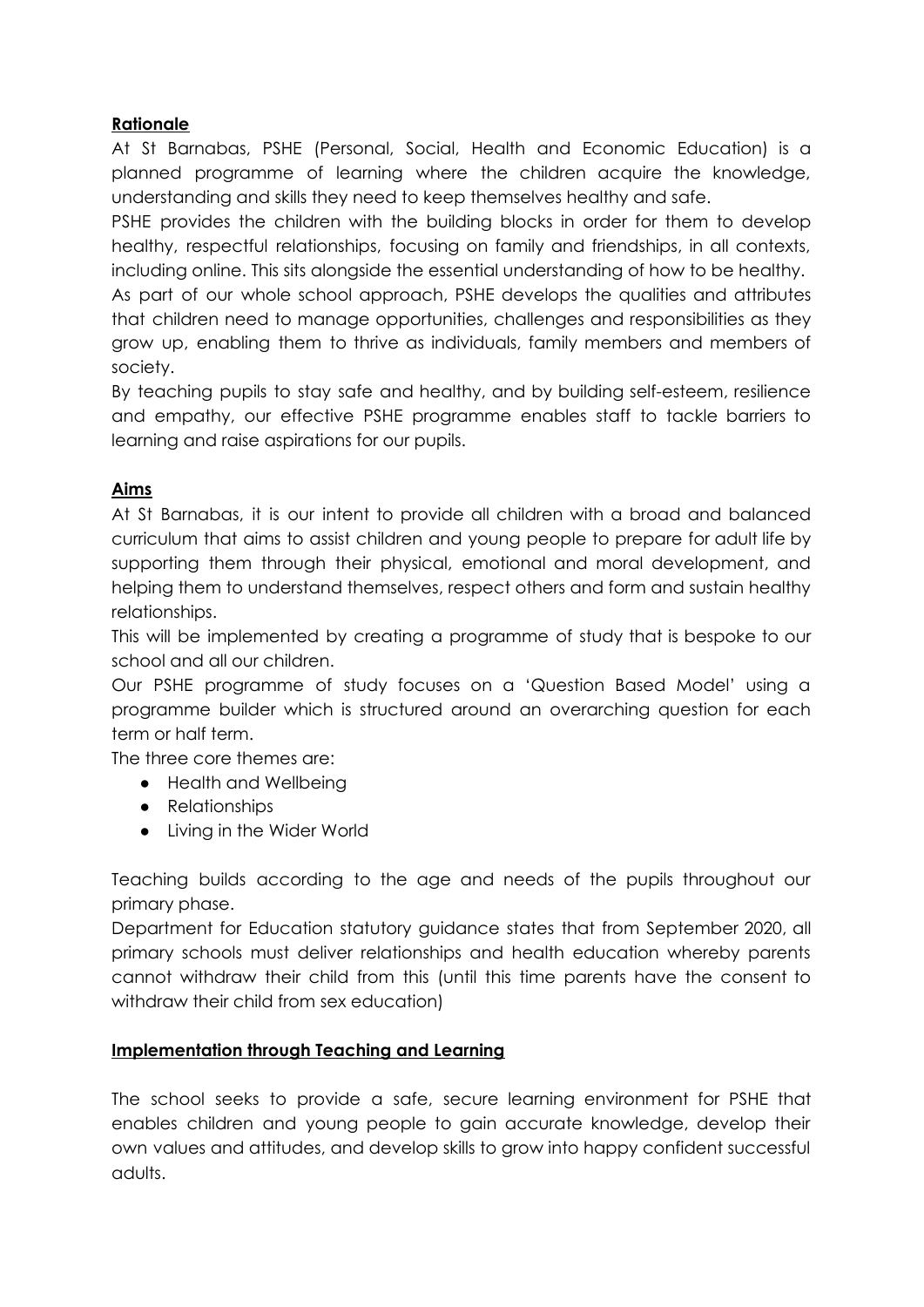At the beginning of each year, every class sets ground rules that children must follow during PSHE lessons. This creates a safe and supportive learning environment and allows children to feel comfortable and to speak openly and honestly.

At St Barnabas, we promote the needs and interests of all pupils, irrespective of gender, culture or background and all teachers take into account the children's age, ability and readiness.

P.S.H.E will be provided through discreet curriculum time, assemblies, class discussions/circle time, as and when issues arise, ensuring time is made within the curriculum to meet the needs of the children and through extra- curricular activities. These include mental health awareness week, safer internet day, anti-bullying week and walk to school week.

We respect pupils' unique starting points by providing learning that is suitable to their level, taking into account their age, maturity and how emotionally secure they are.

## **Early Years and Foundation Stage**

In Early Years, PSED (Personal, Social and Emotional Development) is a prime area of learning therefore an integral aspect of daily planning, teaching and learning.

∙Making relationships

∙Self-confidence and self-awareness

∙Managing feelings and behaviour

Planning is child led to reflect the interests of the children and the needs of the school. Children take part in circle time and discuss topics and themes that are at their level. Teachers look at the three core themes and take aspects of these to inform their planning. PSED is a fundamental building block in a child's development and underpins the whole curriculum

#### **Key Stage One and Two**

Within Key Stage One and Two PSHE lessons are often more structured and follow the scheme of work that is in place. This follows the three core themes which have been adapted specifically for the children at St Barnabas.

Children have the opportunity to form and share opinions, values, differences, recognise feelings and emotions as well as identify what makes relationships healthy.

#### **British Values**

As a school we promote British values ensuring that our children leave school prepared for life in modern Britain. We support the values of democracy, rule of law, individual liberty, mutual respect and tolerance of different faiths and beliefs. Through aspects of school life such as voting for school groups members, assemblies and discrete PSHE lessons, these values are embedded within our curriculum.

We plan assemblies and lessons to teach the children about our values, respecting similarities and differences, tackling stereotypes and understanding why some people discriminate.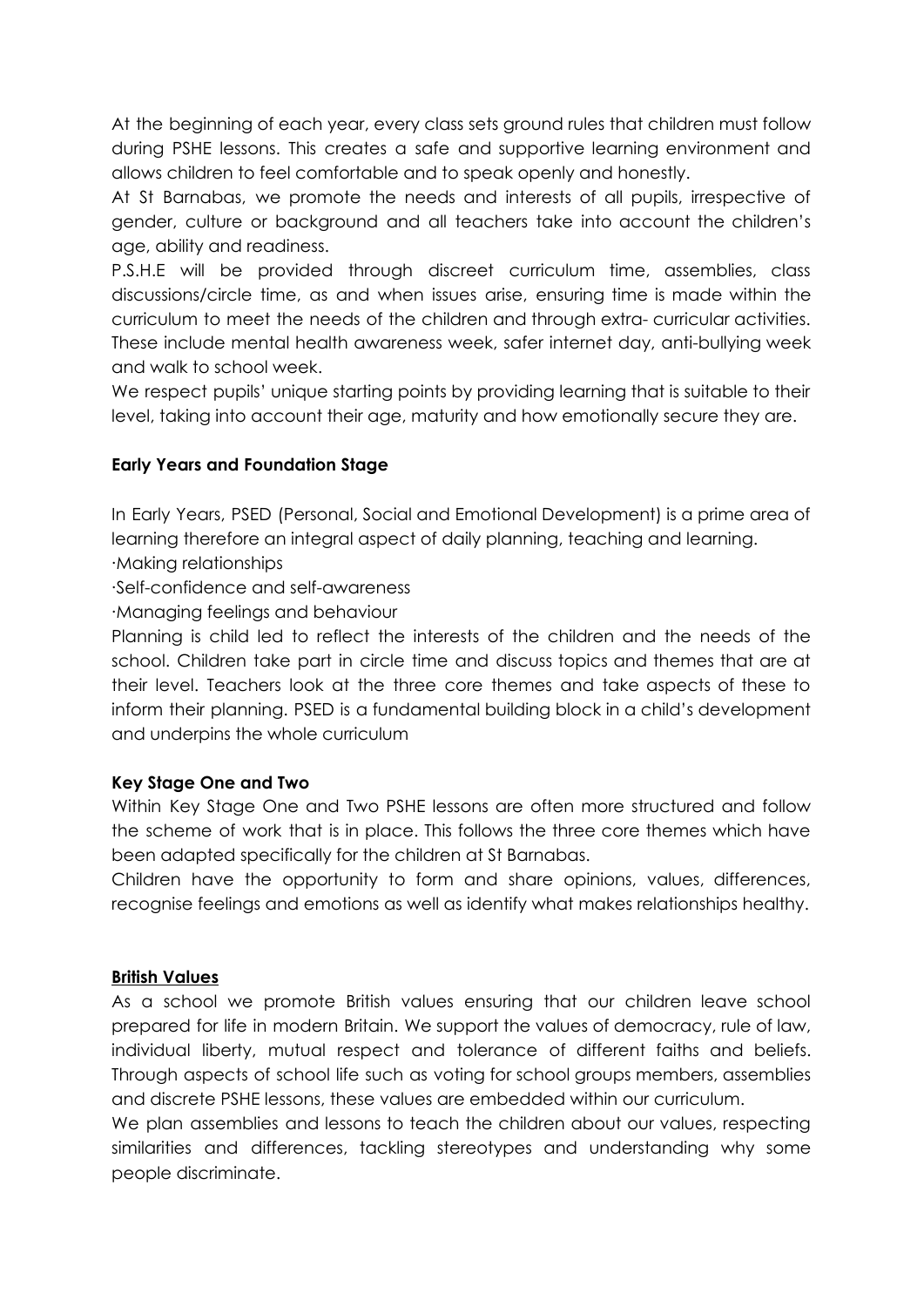We aim to empower children to have a voice and to stand up against discrimination, valuing equality, tolerance and mutual respect.

#### **Implementation through Assessment, Recording, Reporting and Monitoring**

Teachers assess the children's work in PSHE by making informal judgements as they observe them during lessons. We have clear expectations of what the pupils will know and understand at the end of each year and key stage.

Assessment should offer the children the opportunity to reflect on their own progress.

Within the Foundation Stage, PSHE objectives are documented within class scrapbooks which include specific focussed PSHE objectives and circle time activities. Similar to this, Key Stage One and Two also have a class scrapbook where circle time discussions are recorded, pictures of activities

that are completed during PSHE lessons and any comments made by children that are relevant to the topic are included.

'Ask it' baskets are also provided in each classroom to monitor children's responses and understanding after lessons.

The PSHE curriculum leader is responsible for monitoring the standards of children's work and the quality of teaching. The subject leader will monitor plans, teaching and learning in order to evaluate strengths and weaknesses in the school and indicate areas for improvement.

## **Implementation through inclusion, including meeting the needs of SEND pupils**

Our teachers provide learning opportunities matched to the individual needs of all children including those with special educational needs and disabilities.

PSHE is taught inclusively to all children regardless of their race, religion and gender, whilst at the same time addressing the need for equal opportunity.

The PSHE curriculum is in line with the single equality duty policy. Staff will ensure that no judgement will be passed on the lifestyles and choices made by others.If a safeguarding issue is raised, staff are required to follow the correct safeguarding procedure and safeguarding policy.

#### **Implementation through resources**

Resources for PSHE are stored centrally so all teachers have access to them. The PSHE curriculum leader will regularly review resources and obtain, within the constraints of the allocated budget, additional resources as necessary.

#### **Implementation through Professional Development and Training**

The PSHE curriculum leader ensures they are kept informed of relevant changes to aspects of PSHE by attending local cluster meetings and PSHE network meetings. The curriculum leader will support colleagues in the teaching of PSHE by giving them information about current developments in the subject and providing a strategic lead and direction for the subject in school.